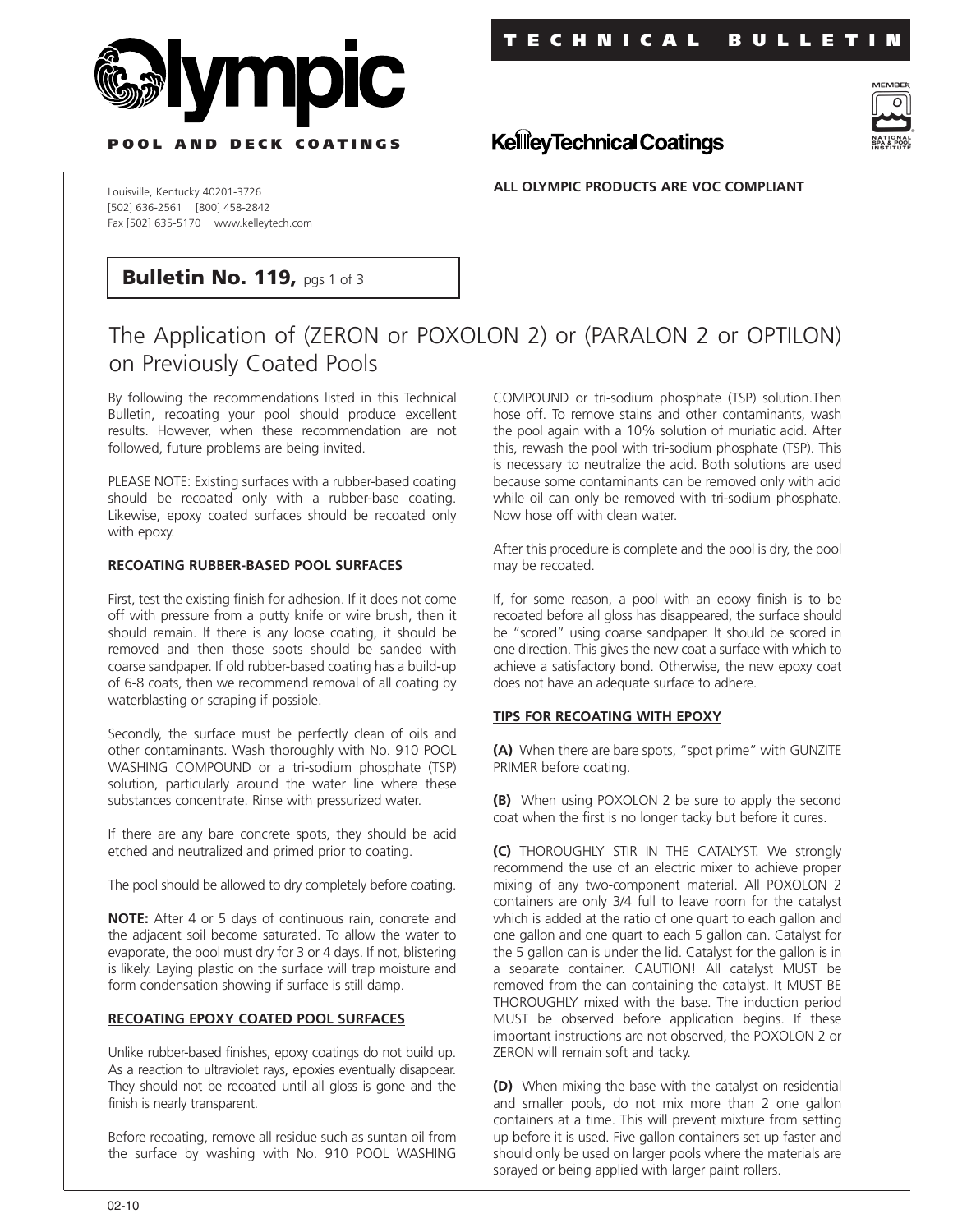**E)** When rolling, do not use a longer nap cover than 7/16". Airless spraying provides the best job but requires an experienced spray operator. When using POXOLON 2 or ZERON pool coatings, the application equipment should be cleaned with No. 1109 SOLVENT immediately after using. Once it cures it is almost impossible to remove the coating.

**F)** Never apply POXOLON 2 or ZERON when the temperature is below 50°F. Below 50°F, they will not cure or harden. When there is a considerable drop in temperature at night, the following day the pool walls remain much colder than air temperature. The surface should be 50°F or above to achieve optimum results.

**G)** Avoid coating in the direct rays of the sun on real hot days. Coat on the shady side when the day is hot. Do not coat in the morning before the dew and condensation has had ample time to evaporate. Dry off the surface with rags or towels if dew or moisture is evident.

**H)** POXOLON 2 will cover 225 to 250 square ft. per gallon over other coatings. ZERON will cover 125 to 175 square feet per gallon. 12 mils of ZERON should be applied.

**I)** Always mix the coating in the center of the floor of the pool. Paint the pool walls first and the floor last. Paint the last section nearest the ladder where you will climb out. Wear soft soled shoes when painting. Never wear hard soled shoes.

**J)** POXOLON 2 or ZERON will produce a smooth, slick, nonporous finish which is easy to clean and keep clean. While the coating is still tacky, white silica sand should be lightly sifted on the bottom of wading pools, steps, and shallow areas. After the coating sets up, the excess sand should be brushed or vacuumed from the surface. Avoid using too much sand. A very light concentration will make the surface slip-proof.

# **PHYSICAL DATA**

### **SOLVENTS**:

No. 1108 for OPTILON and PARALON 2 No. 1109 for GUNZITE Primer, ZERON, POXOLON 2 and POXOFILL

**FLASH POINT:** For all of the above coatings and solvents exceed 105°F

#### **MINIMUM RECOATING TIME OF GUNZITE, POXOPRIME II, POXOLON 2 AND ZERON:**

 hours @ 90°F to 95°F hours @ 80°F to 85°F hours @ 85°F to 90°F hours @ 75°F to 80°F Overnight below 75°F

#### **OPTILON AND PARALON 2:**

4 hours except in cool or damp weather; then allow overnight drying time:

#### **MAXIMUM RECOATING TIME OF GUNZITE, POXOPRIME II, POXOLON 2 AND ZERON:** 48 hours

**POT LIFE: POXOLON 2 AND GUNZITE PRIMER:**

2 hours @ 90 F to 95°F 6 hours @ 68°F to 75°F 3 hours @ 85°F to 90°F 8 hours @ 60°F to 68°F 4 hours @ 75°F to 85°F **POXOPRIME II:** Approx. 2 hours @ 90°F Approx. 4 hours @ 70°F **ZERON:** 1/2 hour @ 85°F or above 1 hour @ 65°F to 85°F

**NOTE:** Above 85°F, use immediately after mixing thoroughly with catalyst. Do not mix 5 gallon containers unless you can use within 30 to 40 minutes. The smaller the quantity mixed at one time, the longer the pot life. ALWAYS MIX AND STORE IN A COOL PLACE.

**NOTE:** Pot life and working time can be increased by thinning 5% to 10% with No. 1109 SOLVENT. Highly recommended when surface temperature exceed 90°F. Add water with POXOPRIME II.

**WARNING!** Do not mix more of the 2 component epoxies than can be used during the pot life of the material.

**CURING SCHEDULE:** Before filling pool

POXOLON 2, ZERON and ZERON: days @ 75°F and up days @ 70°F to 75°F days @ 65°F to 70°F days @ 60°F to 65°F

PARALON : 5 days minimum

**WAITING TIME FOR NEW CONCRETE TO "CURE" BEFORE APPLYING PARALON 2 AND OPTILON:** 30 days - Minimum

**DUST FREE DRYING TIME:** all epoxy products

 hours @ 80°F hour @ 95°F 1/2 hours @ 85°F hours @ 80°F hours - below 70°F

#### **SQUARE FEET PER GALLON:**

POXOPRIME II: Smooth Surface - 200 to 250 Porous or Textured - 175 to 225

GUNZITE PRIMER: 100 to 150 square feet per gallon

ZERON: 125 to 150 square feet per gallon

POXOLON 2: 225 to 250 - Over old epoxy

PARALON 2: Spot Prime - Unthinned - 250 sq. ft. per gallon Full Coat Refinishing - 250 sq. ft. per gallon

OPTILON: 250 to 300 sq. ft. per gallon